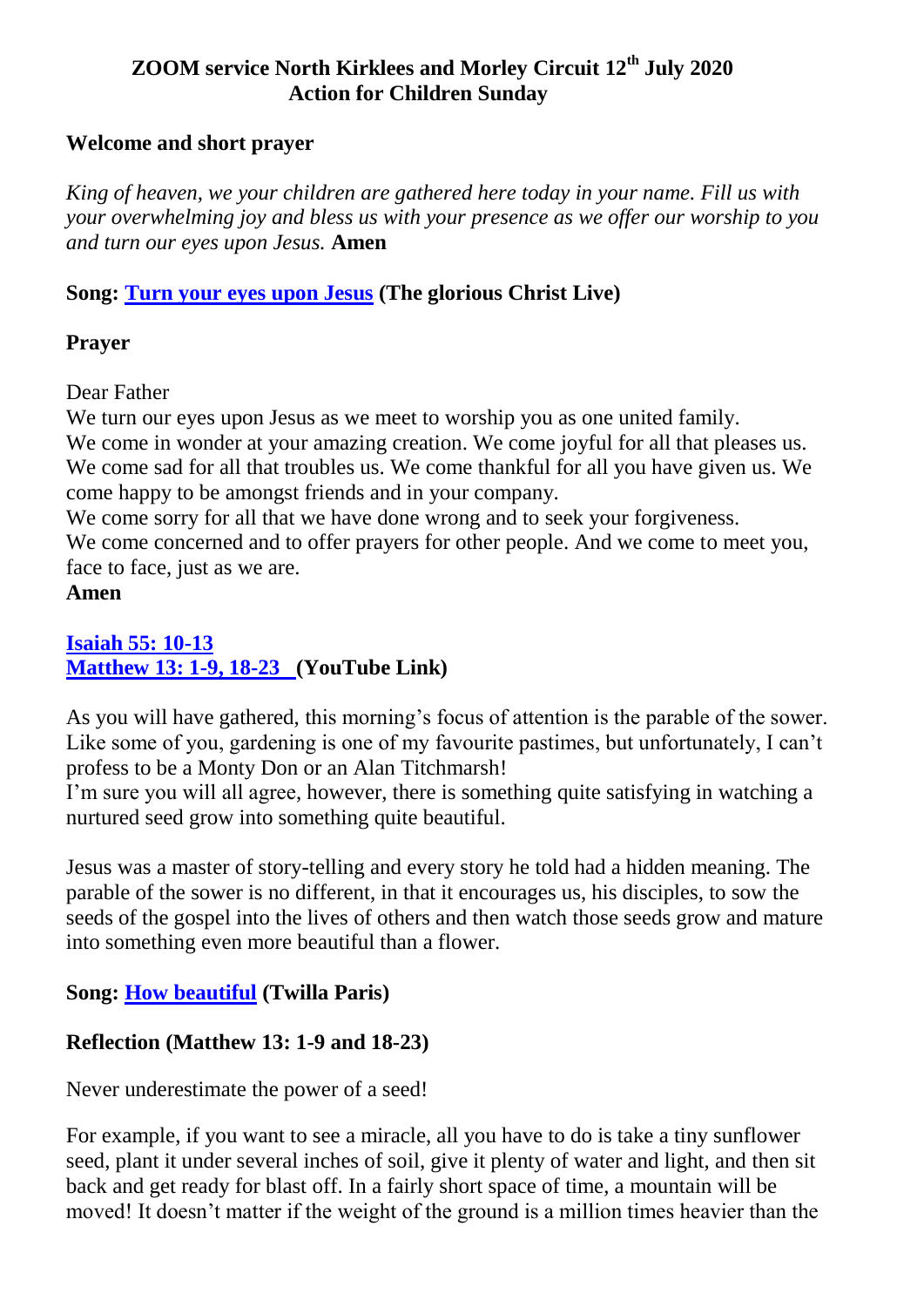seed, the tiny seed will simply push back the earth and produce a beautiful sunflower that will grow to almost 10 feet in height.

This morning's gospel reading, the parable of the sower, is a wonderful story that reminds us all, metaphorically, to never underestimate the power of a seed. In this respect, Jesus, the master of story-telling, is keen to tell us not to get too disheartened when not everyone takes heed of the gospel message. On the contrary, he simply tells us to spread the "word" as far and wide as possible, and then sit back, draw breath, and wait for the miracle to happen.

Jesus, as we know, always told stories that were relevant to the people of the day, and farming was just as important then as it is today. Farming in Palestine, though, back in the day, was slightly different to the farming of today in England's green and pleasant land.

Much of the hilly ground cultivated in the Middle East is of the steep, rocky variety that in Britain we wouldn't even consider for farming purposes. But cultivate it they did, painstakingly building little terraces to hold back the soil.

And when it came to sowing, one might expect they would have been very careful with the seed, making sure it was only sown where there was enough soil to give it a reasonable chance of survival. This, however, was not their preferred method. Instead, in what would seem a rather wasteful way of farming, the Palestinian farmer would scatter his seed indiscriminately, or as they say in the farming fraternity, "broadcast". "Broadcast" being the verb that was later adopted by the world of television and radio.

Appearances, though, can be deceptive and there was method in their madness. For where the soil looked sparse, there may in fact have been deep cracks between the stones, where the seeds could quite easily put down good roots. And where the soil looked deep and fertile, it may in reality have only been a thin covering over the underlying rock.

So, they took their chance and scatted the seeds everywhere in the knowledge that some of their crop would be eaten by the birds, some of it would wither, some of it would choke, but more importantly, that the remainder would fall on fertile soil and produce a good yield of between 4 and 10 fold.

However, in terms of this morning's reading from Matthew's gospel, Jesus says that God expects a yield of 30, 60 or even 100-fold from the seeds that we sow – a harvest, therefore, beyond our wildest expectations.

Jesus, as we know, was not selective in where he preached the good news of God's Kingdom. No conditions were so adverse that he would throw up his hands and say, "not here Father, this soil is barren".

His message was for everyone; the rich, the poor, the famous, the learned, the not so learned, the religious, the non-religious, the outcasts and the under privileged; all were included. Jesus offered no class, race, colour, creed or social distinction whatsoever. He simply, "broadcast" his message to all who were prepared to listen. And just like the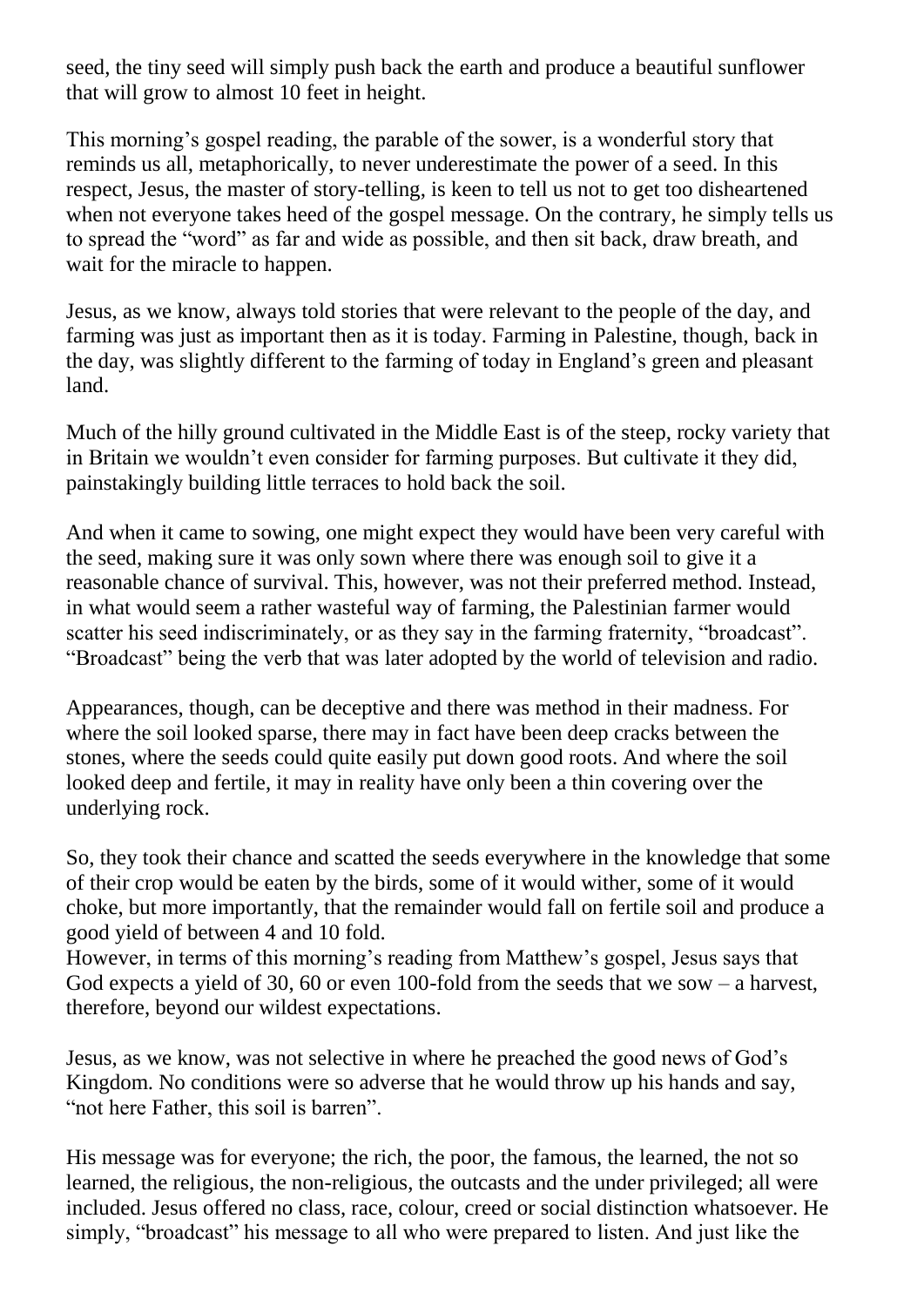three unproductive areas in the parable, Jesus too came across unproductive areas in his ministry.

Firstly, the seeds that fell on the path, where the birds came and ate them up, this represents all those people who were too busy to listen. Maybe he meant the Romans, or perhaps his words were directed at the Scribes and the Pharisees who in their busyness had failed to notice who Jesus was and what he represented.

And today in 2020 it isn't difficult to categorise those who are too busy to hear the gospel. Before this awful pandemic, life was lived at a frantic pace, with people filling every minute of every day as though there were no tomorrow. And perhaps we too in our churches were too busy doing the unimportant things that we failed to step back, reflect, focus on the things that matter and offer Jesus the time he deserves.

Secondly, the seeds that fell in rocky places and sprang up quickly, but which subsequently got scorched by the sun and withered, this illustration represents all those who at first were excited by the message, but when trouble arrived, they lost their faith.

Perhaps some of the Disciples fell into this particular section. Thomas and Peter certainly struggled with their faith when the going got tough. And today there are those who hear the message, come to faith, but fall away when other things in their lives take over. I know for a fact that there have been difficult times in my life when my faith has "withered" and faltered, and perhaps you too can relate to similar situations in your life.

Thirdly, the seeds that fell into the thorns and ultimately choked. Here, Jesus relates to those who hear the message, but prioritise material wealth and possessions as far more important. The New Testament example that springs to mind is that of the Rich Young Ruler who simply could not leave behind his wealth to follow Jesus.

In our present times materialism is a false God that is worshipped by so many people. Spiritual growth becomes choked by greed, and the message of love and hope that Jesus brings becomes entangled in monetary desires. Again, therefore, we need to take time out and reflect on our lives. In the materialistic world in which we live it can be so difficult to put money and possessions to one side and focus solely on Christ.

Finally, at last, we come to the good soil, where it produced a crop – a hundred, sixty or thirty times what was sown. Here Jesus recognised, and was perhaps foretelling what was to come. The early Church, for example, began to increase at a rate of knots following Pentecost. And today, in many overseas countries the church is growing at a rapid rate. God knows that losses are always going to be inevitable, but he is totally confident about his final harvest.

Through my experience as a leader on the Alpha course I can relate to all of these illustrations. There have been those who have just been too busy to attend the course in the first place, unable to find the time in their hectic schedules to learn about Jesus. Then there have been those who have come for one or two weeks, appeared enthusiastic at first, but then dropped away as other things in their lives took priority. But thank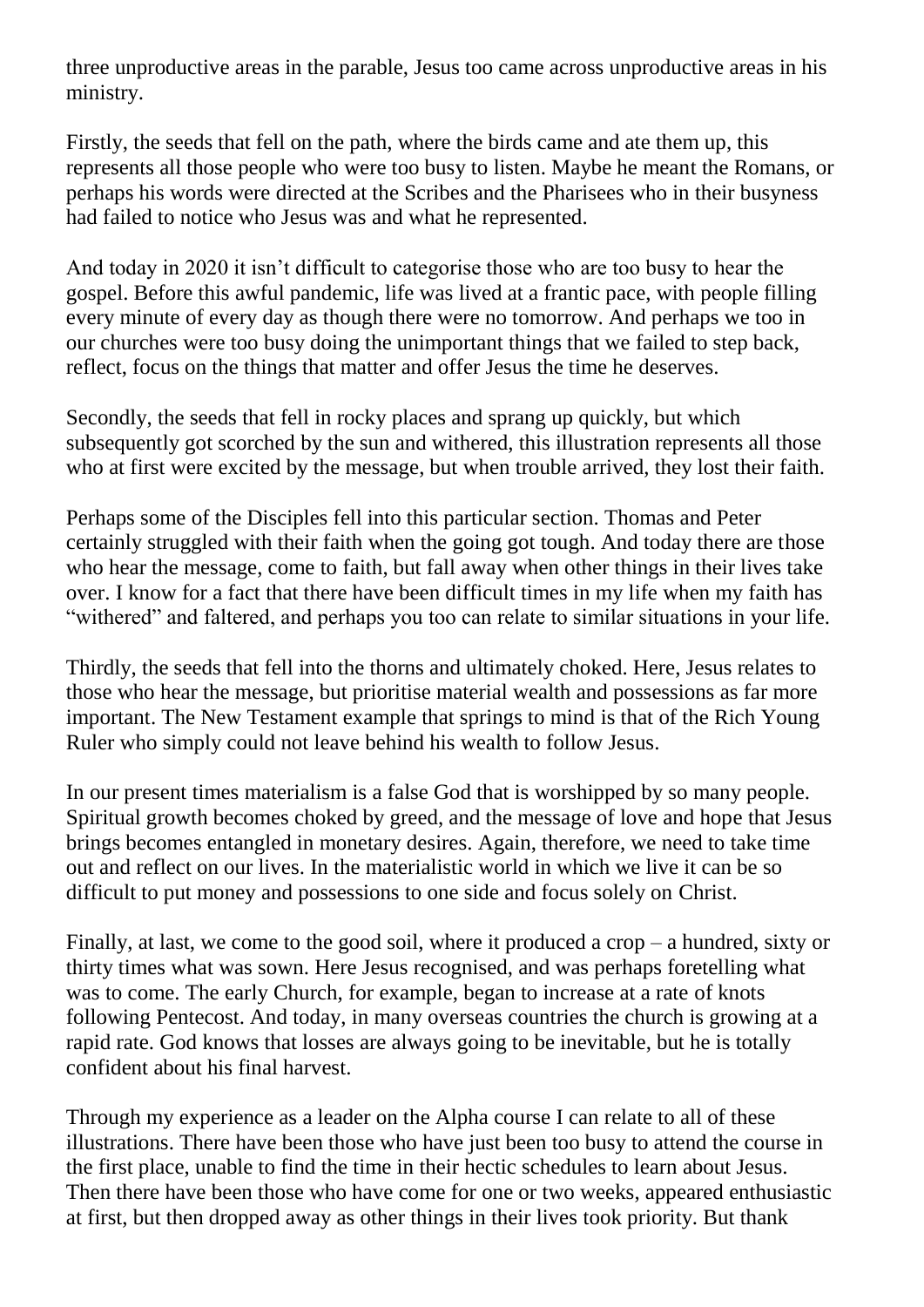God, there have been so many who have seen out the course, come to know Jesus, and have become a part of God's rich harvest.

As Disciples of Christ we are all called and empowered to carry on the ministry that Jesus started all those years ago. We are entrusted with passing on the good news of the gospel and we shouldn't hold back in "broadcasting" the message as far and as wide as we possibly can.

Yes, sometimes the message will fall on barren, stony and thorny ground, but like the farmer, we must never be discouraged. For without doubt, many of our sown seeds will reach a rich and fertile soil and change the lives of those around us for ever.

By way of conclusion, I'll finish as I started, "never underestimate the power of a seed!" And, as the prophet Isaiah instructs, may we all "go out in joy and be led forth in peace; for the mountains and the hills will burst into song before us, and all the trees of the field will clap their hands".

## **Amen**

## **Song: [May the peoples praise you](https://www.youtube.com/watch?v=7BrfkjHdKVI) (Getty/Townend)**

### **Prayers of intercession (response)**

God of growth, give us the inclination to do your will, and the means to carry it out. In allowing us every opportunity to respond to your call you have shown your love and we have tested your patience. May the roots of faith that you have planted in us bear fruit in our lives and multiply your word. May we go out in joy and be led forth in peace, confident that you are always there to receive us, whatever our failings and inadequacies.

Lord hear us. **Lord graciously hear us.**

We pray for the great mission of your Church; in the hope and contemplation of every denomination; in the pastoral presence of our ministers; in the inspiration of those who lead worship; in the day-to-day actions of Christians working in your name. Help them all to make a difference to people's lives and to open eyes to the joys of spiritual life. Lord hear us. **Lord graciously hear us.**

We pray for the charity, Action for Children, and the work they do to help vulnerable children and young people, and their families. Every child deserves to be loved, supported and cared for, so we pray that through this charity and their connection with the Methodist church your message of love and reconciliation will reach out into their needy lives.

Lord hear us. **Lord graciously hear us.**

Let all those who love you share your love for the world. Just as you shed a tear for Lazarus and felt pain on the death of your Son on the cross, so may we mourn for any part of your creation threatened or wiped out by the greed and selfishness of humanity;